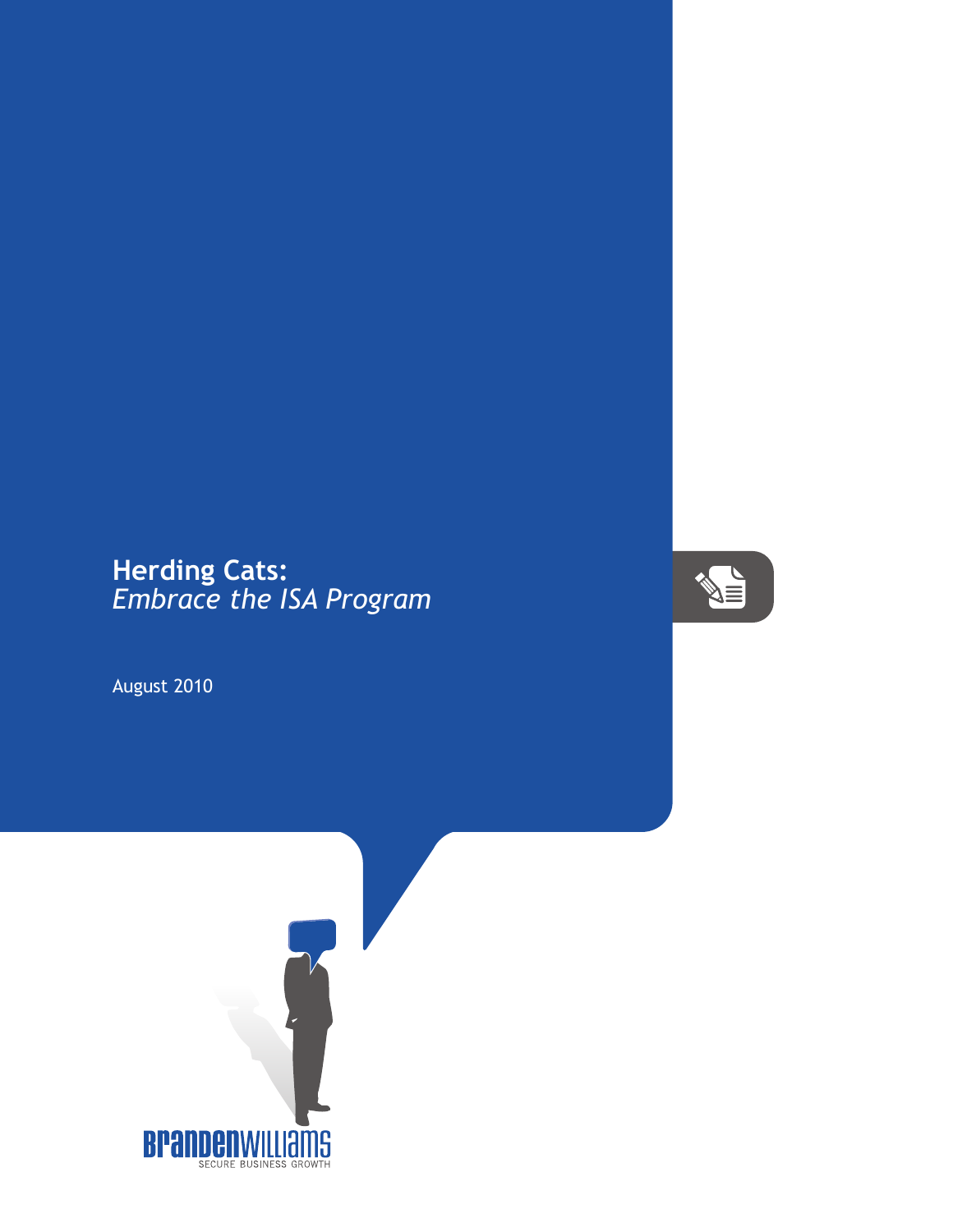In May, I wrote a quick opinion piece in my blog about the PCI Security Standards Council's new Internal Security Assessor (ISA) program. Aside from my fun encounter with the Hoffacino<sup>1</sup>, it has been the most looked at post on my blog over the last two months. Why all the attention? I believe that merchants are starting to realize the amount of money they are pouring into compliance and thinking there must be a better way.

Pending the release of the program, I spoke to a few QSAs who were afraid the new program may contribute to a decline in their business<sup>2</sup>. The overall attitude toward the QSA community from merchants and service providers is as poor as it has ever been. I heard from several attendees to a recent Electronic Transactions Association (ETA) event who said the negativity was palpable.

There are a couple of reasons for this, and the blame (or opportunity for improvement) lies in both the assessor and assessee camps:

1) QSAs are being held accountable to their work through the Quality Assurance program which ultimately drives the cost of assessments up and starts to level the playing field from a pricing perspective. I understand the average assessment cost is increasing dramatically, and there seems to be a narrowing range of bid prices.

2) Merchants realize that they can no longer look to a QSA to tell them where all of their problems are, and must actually take some ownership in the solution. In the words of one of my new favorite speakers, merchants and service providers must participate in their own rescue<sup>3</sup>.

Merchants that send their employees through the ISA program will ultimately benefit from this investment as they can better hold themselves accountable to PCI DSS. In fact, as a Level 1 or 2 merchant<sup>4</sup>, you cannot self assess without sending your employees through the ISA program and having them pass the certification test. But even if merchants don't intend to self assess (and quite frankly, the vast majority should rely on a third party to validate their compliance), the ISA program will still prove beneficial.

If you are a QSA, don't view ISAs as competition. See them as your champion. ISAs are GOOD for QSAs, and as a QSA you should prefer to assess companies that have installed them on their teams. I was speaking to a colleague late last year at a PCI gathering and he mentioned that his last internal PCI assessment consumed over 3,000 hours.

Three thousand hours, folks.

This was not a giant company, though they are a Level 1 merchant. Doing some quick math using standard consulting rates, the price tag for such an effort could be anywhere from USD\$600K-\$750K. I've seen and performed assessments that big and bigger, but they are usually multi-nationals with many business lines and some degree of autonomy outside their central IT organization. Knowing what I know about my colleague's company, I would have probably scoped the same assessment somewhere between 400 and 500 hours.

## **FOOTNOTES**

*1 http://j.mp/9EYCeI*

<sup>2</sup> Though, in essence, overall market pressures will do more to cause that decline than the ISA *program will.*

*4 Check my blog for details on dates. Yes you can self-assess as a Level 1 merchant, you have always had that option.*



*<sup>3</sup> Thank YOU John Kaplan!*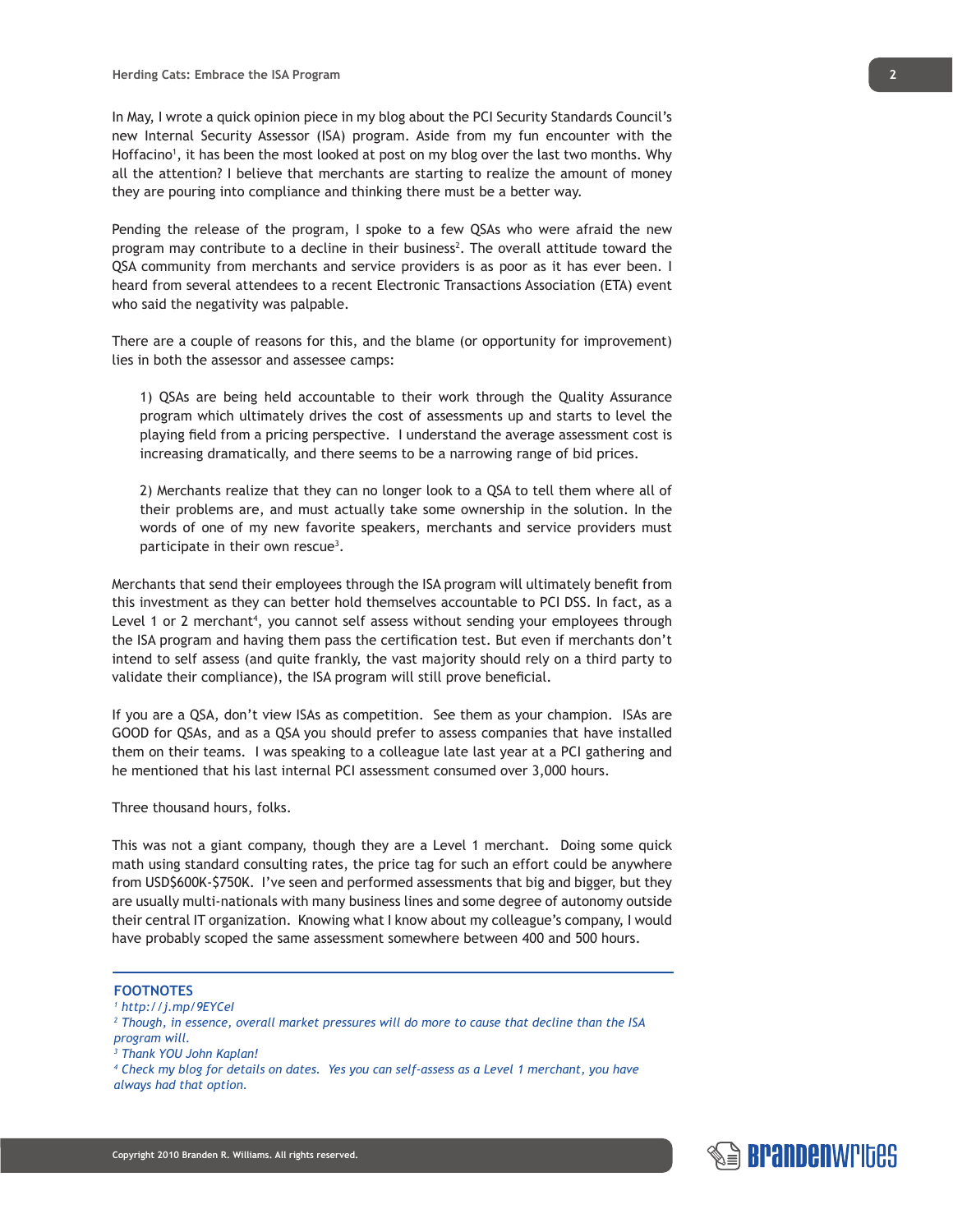This particular organization will send several people to become ISAs, and will probably continue to do their own assessments, but that is not the norm. I believe companies will invest in their employees to add one or two ISAs to their staff, and use that as a checkpoint to keep their QSA honest, truly understand what needs to be done to comply, and push their QSA to do a thorough job which is not uniformly occurring today.

Companies hire CPAs and attorneys as employees to leverage their expertise, but they still use external accounting and law firms for expertise and validation when they need it. Sure, some PCI related tasks will be taken off the table if companies send employees through the ISA program, but the ones that remain will be considered strategic and be significant for the company providing services on the opportunities.

The future of payment security is certainly evolving, potentially ahead of other data security initiatives. I've lived PCI for a long time, and believe that the problem is now be dramatically reduced. PCI is not the scariest thing out there (by far), but gaining a champion inside the assessed company has potential to create a better end result for all.